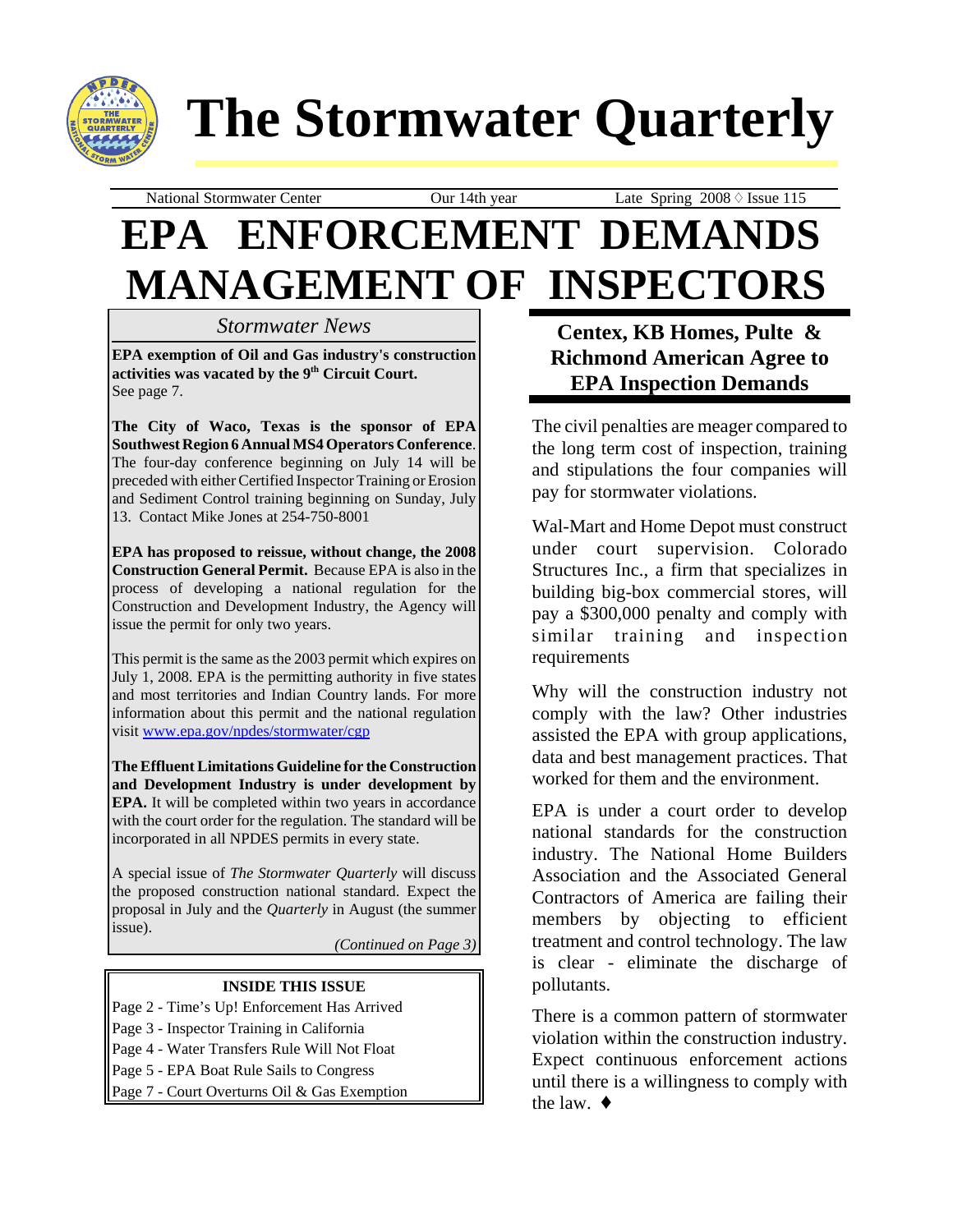## **The Construction Industry Doesn't Get It . . . . TIME'S UP! Enforcement Has Arrived**

First it was Wal-Mart, then Home Depot and now, four national home builders are hit with fines, compliance orders, stipulations, inspections and senior management oversight.

In February, Home Depot agreed to pay a \$1.3 million penalty in a similar case. Wal-Mart was fined \$3.1 million in 2004.

Wal-Mart and Home Depot are under court orders that require senior managers to participate in inspection reporting, to assure certified training, and prevent contaminated runoff. Failure of management to assure compliance will cost them penalties stipulated in the court orders.

Four large home building companies have agreed to similar conditions and will pay fines for what EPA calls "common patterns of violations."

Centex: \$1,485,000 KB Home: \$1,185,000 Pulte: \$877,000 Richmond: \$795,000

Pulte Homes has also agreed to complete a supplemental environmental project to reduce the amount of sediment entering a northern California watershed, at a minimum cost of \$608,000.

Find the complaint and consent agreement at http://www.usdoj.gov/opa/pr/2008/June/08 enrd-524.html with attachments that identify all building sites with active construction

#### **Criminal Indictments Avoided**

EPA's Assistant Administrator for Enforcement and Compliance Assurance told the press that the "settlements set a new bar for the home building industry." Granta Y. Nakayama, when asked if the construction industry will comply said, "I'm not optimistic. These are huge builders. They have teams of lawyers, engineers, planners, architects, contractors, site managers and workers. I find it hard to believe that someone did not know they were violating the Clean Water Act".

#### **Knowing violations of the Clean Water Act is a criminal offence.**

#### **National Home Builders**

The June 11 public notice of settlement for the four home builders identified a common pattern of violations that was discovered by reviewing documentation submitted by the companies, and through federal and state inspections of construction sites.

The violations include not obtaining permits until after construction had begun or failing to obtain required permits at all. At sites without permits, violations included failures to prevent or minimize the discharge of pollutants, such as silt and debris, in stormwater runoff.

The settlements require the companies to develop improved pollution prevention plans for each site, increase site inspections, and promptly correct any problems that are detected.

The companies must properly train construction managers and contractors, and are required to have trained staff at each construction site.

They also must implement a management and internal reporting system to improve oversight of and submit annual reports to EPA. *(Continued on Pages 6 and 7* )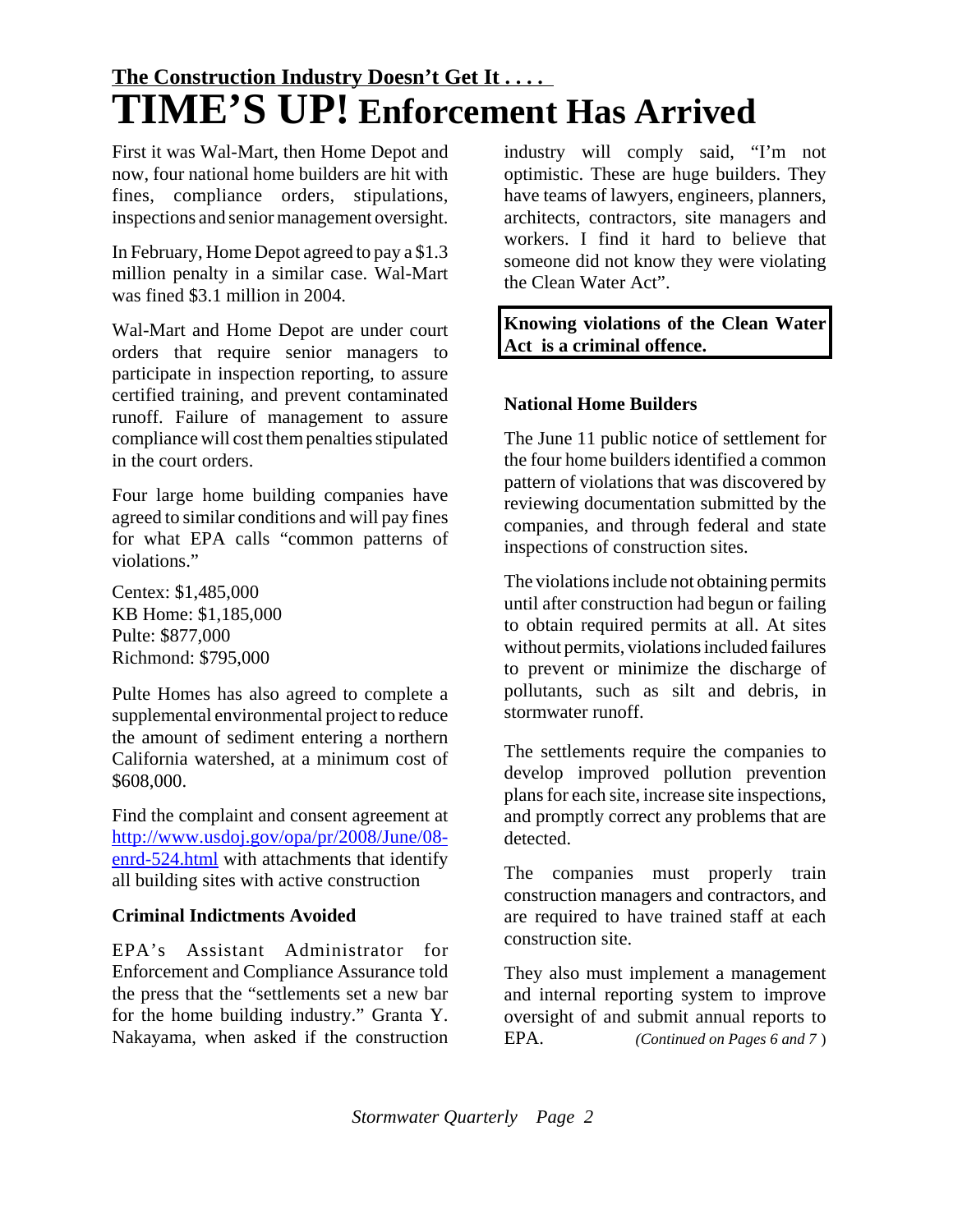## **California Inspector Training**

California's draft construction permit requires training for both the SWPPP Writer and the SWPPP Practitioner (inspector).

The final details of the permit will not be finalized until late 2008 at the earliest. Until the permit is final, inspectors need to understand basic inspection protocols and reporting. Meanwhile, training should include possible changes the new permit may impose, such as taking and shipping discharge samples.

The National Stormwater Center's Certified Stormwater Inspector (CSI) training in California includes a module of instruction of the draft construction permit including a special notebook with the permit and all attachments. Regional Board staff often participates to answer questions.

After training CSI students receive unlimited access to the CSI instructors to ask questions concerning issues the students may encounter carrying out their jobs as inspectors. These questions are encouraged and often published in *The Stormwater Quarterly*.

The National Stormwater Center has been engaged in discussions with the State Board staff and spoke to this issue at the public hearing on June 4 before the State Board. The Center provided the syllabus, instructor qualifications and a listing of individuals that have been certified in California.

From presentations at the hearing, it appears that the Center has the longest running stormwater inspector training course and has certified the most inspectors in California.

Informal discussions with State Board staff indicate that National Stormwater Center instructors will qualify as trainers and may be asked to participate in the development of the "SWPPP Practitioner" training.  $\blacklozenge$ 

#### **Stormwater News**

*(Continued From Page 1)*

**The State of Alaska has requested NPDES authority.** If approved, the Alaska Department of Environmental Conservation (ADEC) will administer NPDES under its jurisdiction. The State's request includes a three-year implementation plan.

The following schedule identifies the phasing plan for when the program will begin the administration of permitting, compliance, and enforcement activities associated with each major component.

Phase I will include Domestic Discharges, Timber Harvesting, Seafood Processing Facilities and **Hatcheries** 

Phase II, one year later, will add Federal Facilities, Stormwater Program (excluding the Bio-Solids Program), Pretreatment Program, and miscellaneous non- domestic discharges.

Phase III, another year later, will add Mining.

Phase IV, the next year, will add Oil and Gas, Cooling Water Intakes & Dischargers, Munitions, and all other remaining facilities.

**America's Most Endangered River is the Catawba-Wateree River.** According to American Rivers (a non profit organization) it is being drained away by water mismanagement and explosive population growth.

Located in North Carolina, the river needs protection and sustainable water use to ensure a thriving economy and high quality of life for years to come.

**A new EPA proposal allows CAFO operators to certify that they won't release waste into waterways.** The certification would exempt them from the need to obtain an NPDES discharge permit. In the case of an accidental discharge, the feedlots' self-certification shields them from lawsuits over their permit-free status. (More information in our next issue.)  $\blacklozenge$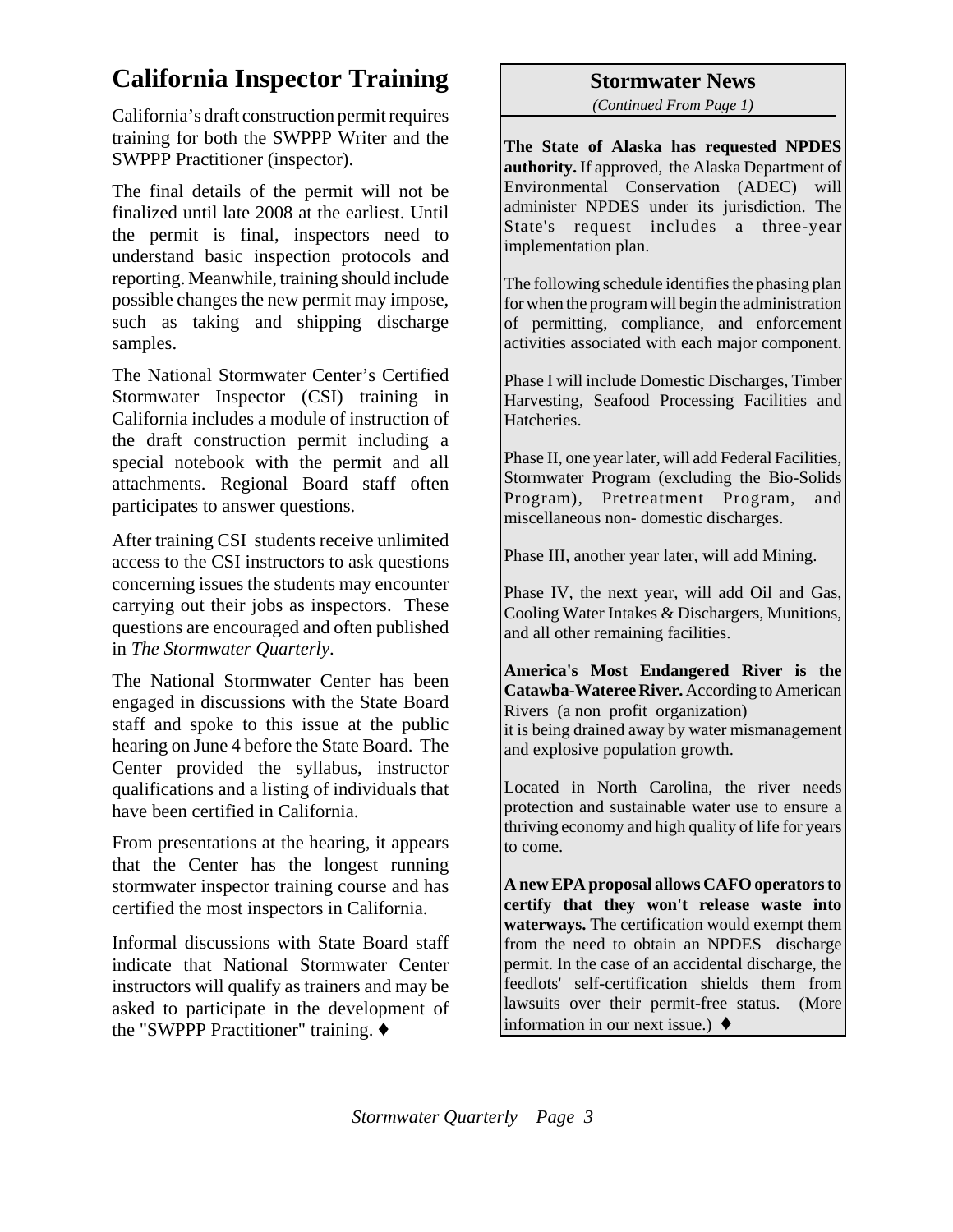## **EPA Will Lose Another Court Battle Water Transfers Rule Will Not Float**

 Water transfers are activities that divert water between two waterbodies, typically through the use of pumps. EPA's new rule exempts this point source discharge from NPDES regulations if the transfer activity does not add pollutants.

Recognizing that a transfer pump is a point source conveyance and the waterbodies are distinctly different, and no pollutants are added, then NPDES has never been applied. What if pollutants are added by stormwater runoff rather than the transfer activity?

If pollutants are added, then the question becomes what activity added the pollutants. The EPA exemption applies only if pollutants are not added by the water transfer activity, such as oil from the pumps. But what if the pollutants are from runoff from agriculture, streets, business or construction?

The Clean Water Act holds the discharger responsible for any and all pollutants leaving the point source, regardless of the source of the pollutants. The purpose of the Act is to restore and maintain the Nation's waters, and the goal of the Act is to eliminate the discharge of pollutants. How does this exemption conform with the Act?

**It doesn't!** Section 301 requires a permit for the discharge of pollutants and Section 502 defines the term discharge of pollutants to mean "any addition of any pollutant to navigable waters from any point source." The Act does not distinguish between the activities that cause the addition of pollutants.

EPA is concerned that NPDES would add cost for public agencies to provide water supply, irrigation, power generation, flood control, and environmental restoration. It will, but the solution is to change the law, not defy the law.

EPA proposed the water transfer rule in 2005 to defend the South Florida Water Management District's discharge of polluted runoff into the Everglades. It is misleading for EPA to say that the Supreme Court declined to rule whether NPDES permits were required for this discharge.

The Supreme Court ruled that the pump discharging into the Everglades is a point source and returned the case to the lower court only to determine if the drainage canal (source of the pollution) is a distinctly different water body than the Everglades. That case is pending

Assistant Administrator for Water, Benjamin H. Grumbles, said, "The Water Transfer Rule gives communities greater certainty and makes clear they have the flexibility to protect water quality and promote the public good without going through a new federal permitting process."

The environmental group Earthjustice said it will file motions, on behalf of the Florida Wildlife Federation, asking the 11th Circuit Court of Appeals to have the new rule declared illegal.

Earthjustice said the EPA's statement "flies in the face of court decisions" and "makes it easier for polluters to pump filthy water into the public's clean water supplies."

The EPA said it was clarifying confusion that stemmed from a 2004 U.S. Supreme Court ruling. "Clean water permits should focus on water pollution, not water movement," Grumbles said in a statement.

David Guest, the Earthjustice attorney said, "The idea that there's confusion, that is true baloney." Mr. Grumble can lose another court battle or he can ask Congress if they want to gut the Clean Water Act.  $\blacklozenge$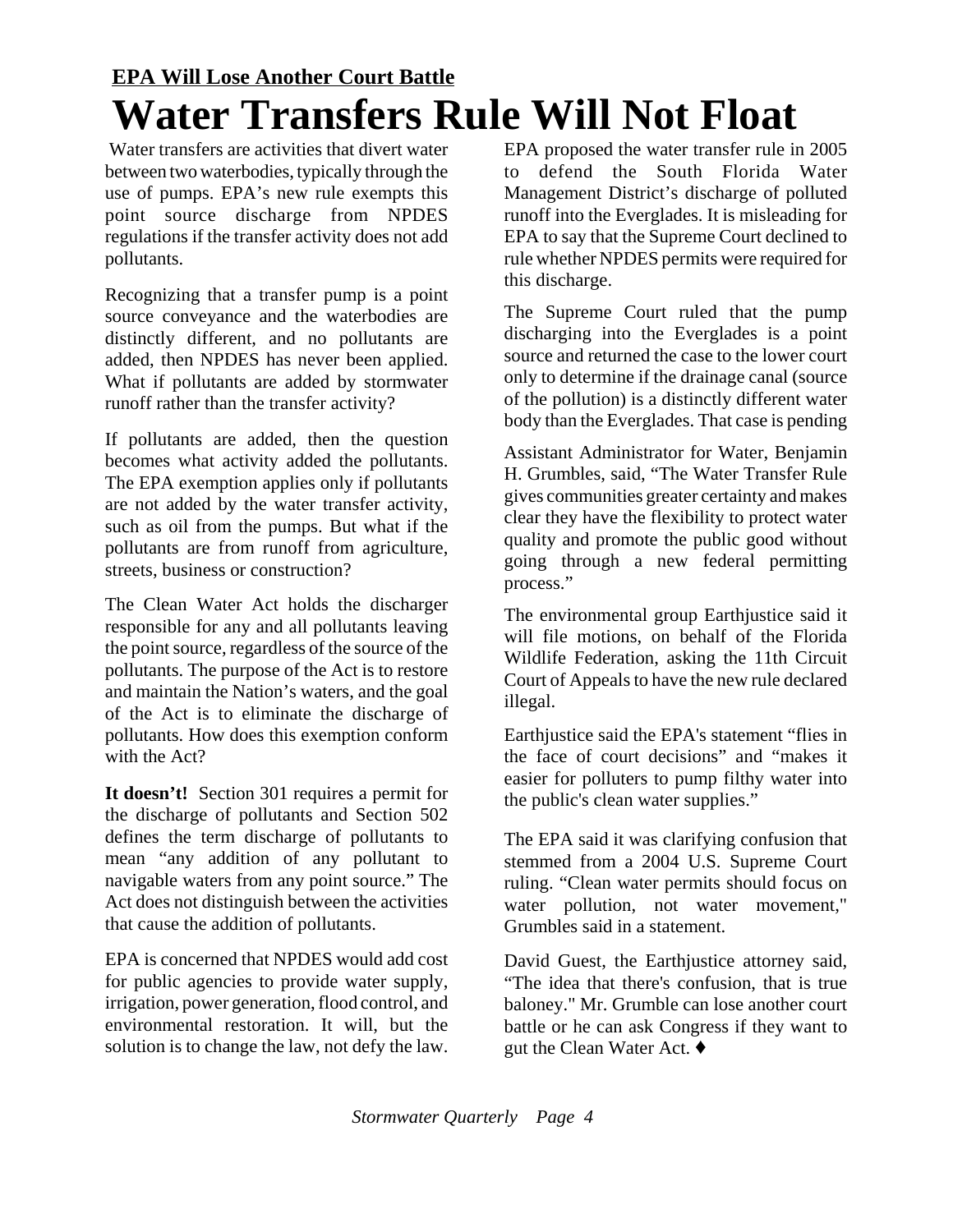## **Court Tells EPA to Permit All Vessels Congress Will Sink EPA's Boat Rule**

The U.S. District Court for the Northern District of California said the Clean Water Act requires NPDES permits for discharges incidental to normal operation of all boats in U.S. waters. EPA estimates as many as 91,000 commercial vessels and 13 million recreational boats could be affected. (*Northwest Environmental Advocates v. EPA*)

#### **Litigation**

The litigation brought by environmental groups was aimed at preventing large ships from discharging ballast water with the introduction of invasive species.

The environmental groups maintain that vessels are "point sources" requiring NPDES permits for discharges to U.S. waters. They argued that EPA lacks authority to exclude point source discharges from vessels from the NPDES program and that ballast water must be regulated under the NPDES program because it contains invasive plant and animal species as well as other materials of concern such as oil, chipped paint, sediment and toxins.

The court ruling on March 30, 2005 requires NPDES permits for any discharge from normal boat operations, including bilge water, engine cooling water or deck runoff.

#### **EPA Permits**

The November 16, 2006 court order set September 30, 2008 as the compliance date for boaters to have an NPDES permit. Without other court action the ruling remains in effect. Apparently EPA relied on their appeal to reverse the decision, so EPA did nothing until now.

If the court reverses or remands the lower court's decision, EPA's proposed permit will be modified or canceled.

EPA has issued two proposed general permits just in case the appeal is denied. One permit is for vessels greater than 79 feet long, the other is for vessels less than 79 feet long. Boat owners are required to have a permit by September 30 of this year. See http://www.epa.gov/npdes/vessels

Small Vessels - Application for NPDES coverage will be automatic. However, operators would need to comply with specific best management practices. Permit violators would be subject to NPDES enforcement.

Large Vessels - Vessels that carry ballast will have effluent limits for discharges of deck runoff, bilgewater, gray water and ballast water. The rule would require submission of a Notice of Intent (NOI) from 44,363 domestic and 7,834 foreign flagged ships and commercial vessels.

#### **Congress to the Rescue**

Boaters across the Nation have contacted their representatives and they have responded. The Clean Boating Act of 2008 will pass this year. Senate Bill (S. 2766) amends the Clean Water Act to prevent NPDES permits for the discharge from a recreational vessel of graywater, bilge water, cooling water, weather deck runoff, oil water separator effluent, or effluent from properly functioning marine engines or for any other discharge that is incidental to the normal operation of such vessels.

The House Transportation and Infrastructure Committee approved H.R. 5949 with the same language as S. 2766. The Senate Environment and Public Works Committee passed S. 2766. Both bills are headed for floor votes before Congress adiourns.

EPA is inviting comments on both proposed permits.  $\blacklozenge$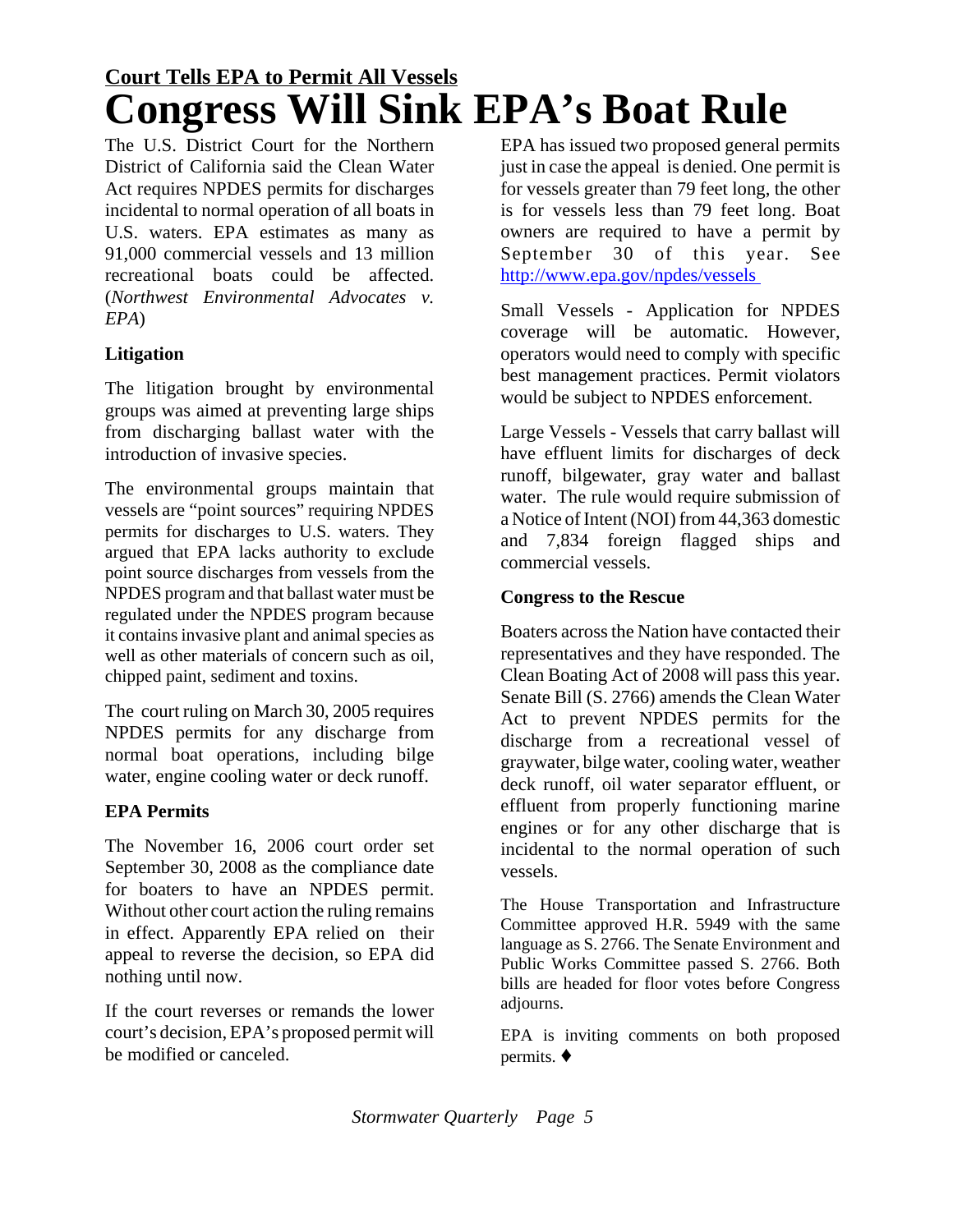

#### **Stipulated Penalties**

A series of stipulated penalties to be paid to both the federal and state governments vary based on the selected reporting system. One system for quarterly reports that identify undocumented inspections range from \$2,500 (8%) to \$500,000 if greater than 25% undocumented inspections.

Colorado Structures Inc., a commercial builder for Wal-Mart and Home Depot agreed to pay generally the following stipulated penalties per day, per violation:

| SWPPP Not Updated \$400                                 |  |
|---------------------------------------------------------|--|
| Daily Inspections  \$500<br>No Corrective Action  \$500 |  |
|                                                         |  |
| Missed Reports  \$750                                   |  |

#### **Public Invited to Comment**

The order is subject to a 30-day public comment period and approval by the federal court**.** (See link on page 2)

This link contains additional links to consent decrees that the Division has recently lodged in the federal district courts and on which the Division is currently accepting public comment. In each case, a notice was published in the Federal Register and a link to that notice is also provided.

The notice includes a brief description of the settlement, the procedure for submitting public comments, and the date the comment period closes.

#### **Colorado Enforcement**

Colorado Structures Inc. (CSI), a construction management firm that specializes in building big-box commercial stores, agreed to pay a \$300,000 penalty and implement a storm water compliance program on June 6, 2008. EPA inspected 16 sites in 2002-2003.

CSI operates in the western United States as a general contractor for and developer of bigbox stores such as Wal-Mart, Home Depot, Fred Meyer and Safeway. The CSI violations cited in the complaint were documented during construction of Wal-Mart and Home Depot stores.

See information including complaint and consent agreement and attachments at http://www.usdoj.gov/opa/pr/2008/June/08-e nrd-509.html

#### **New York Enforcement**

In New York, Widewaters Greenport Co. LLC has agreed to pay a \$100,000 settlement (May 11, 2008) to resolve numerous stormwater violations at the development and as ordered to stop work on the site until state officials approve the company's stormwater prevention plan.

Widewaters is headquartered in Syracuse. Its \$70 million Greenport Commons project is a 500,000 square foot retail center in Columbia County that is expected to be anchored by Lowe's and a Wal-Mart super center.

#### **Massachusetts Enforcement**

A residential developer, Callahan, Inc., in Hanson, faces a penalty of up to \$157,500 for alleged stormwater discharges from a construction site.

On March 27, 2007, an EPA inspector discovered stormwater permit violations. For additional information, visit http://epa.gov/region1/enforcement/water/

Specifically, Dunham Farm, LLC and Callahan, Inc. failed to document routine facility inspections at the development site and failed to properly implement and maintain "best management practices" which include erosion and sediment controls, such as drainage basins, silt barriers, and berms at the site. *(Continued on Next Page)*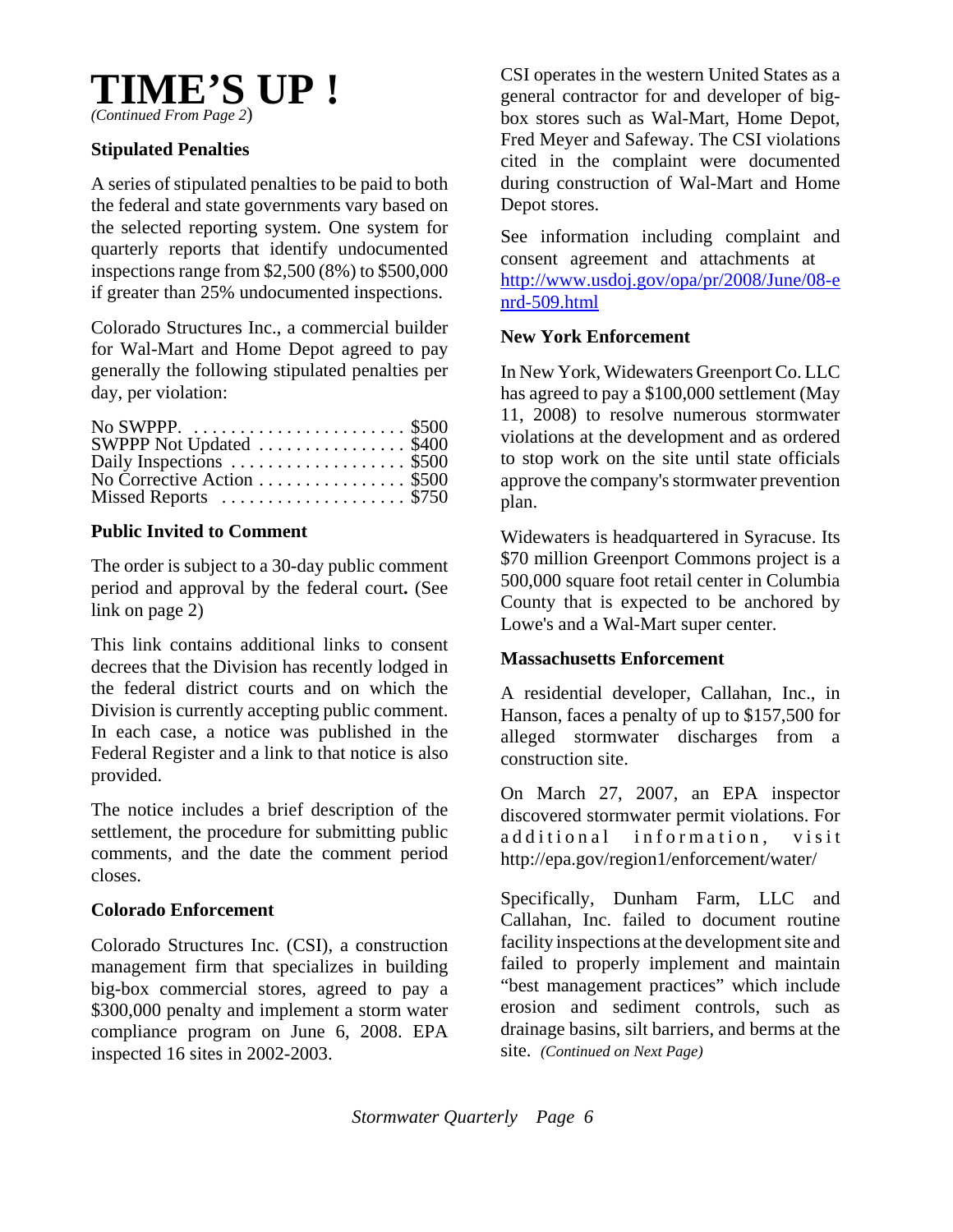Also, Platinum Building & Design, Inc. development on Cronin Brook Road in Millbury discharges through several swales leading off the site and into storm drains. Two swales discharge to an unnamed tributary of the Blackstone River, while another swale and the storm drains discharge into waterways that eventually reach the Blackstone River.

Platinum failed to have stormwater permit coverage for the site since construction commenced in 2003. EPA and the company have agreed to a \$22,609 penalty to settle this violation.

In June 2006 and November 2006 stormwater from the High Pines Corporation site at Indian Pond Estates in Kingston over-flowed at one of the retention ponds and discharged silt into the wetlands. Stormwater at the development is generally controlled on-site through the use of retention ponds with subsurface leaching.

Because the site was designed to capture all potential stormwater discharges, the developers never applied for a stormwater permit for the project. The penalty for High Pines totals \$12,500.

#### **Conclusion**

Ronald Tenpas, head of the Justice Department's Environment and Natural Resources Division, told reporters, "These steps [for national home builders] will result in a significant reduction in sediment pollution." However Tempas concluded, "We expect this emphasis in enforcement to continue."

#### Editor's Note:

The construction industry will continue to face enforcement unless there is a change in behavior. That change can be an agreement on a national discharge standard calling for no visible discharge of sediment.  $\blacklozenge$ 

### **Ninth Circuit Denies Oil and Gas Exemption**

On May 23, 2008, the Ninth Circuit Court issued an opinion to vacate EPA's rule that exempted the Oil and Gas industry's construction activities from needing storm water construction permits. EPA used the 2005 Energy Act to exempt these projects from the requirements of the Clean Water Act.

The Court was unable to conclude that Congress intended to exempt from NPDES permitting requirements discharges of stormwater runoff contaminated solely with sediment. They did conclude that Congress was silent on the issue.

Furthermore, the Court said that EPA's inconsistent and conflicting position regarding the discharge of sediment-laden stormwater from oil and gas construction sites is arbitrary and capricious because of the agency's changed position on what constitutes "contamination."

EPA has until July 7, 2008, to petition the Court for rehearing. EPA is considering, in consultation with the Department of Justice, whether to file such a petition.

Should the Court decision ultimately vacate EPA's regulations, the provisions of the Energy Policy Act of 2005 remains in effect.

The Act exempts most construction activities at oil and gas sites from the requirement to obtain NPDES permit coverage for stormwater discharges. EPA will need to wordsmith the next regulation to appear more conservative and to delete the word *'sediment'*.

The Court order can be downloaded at http://www.epa.gov/npdes/regulations/oila ndgas\_nrdc\_v\_epa.pdf  $\blacklozenge$